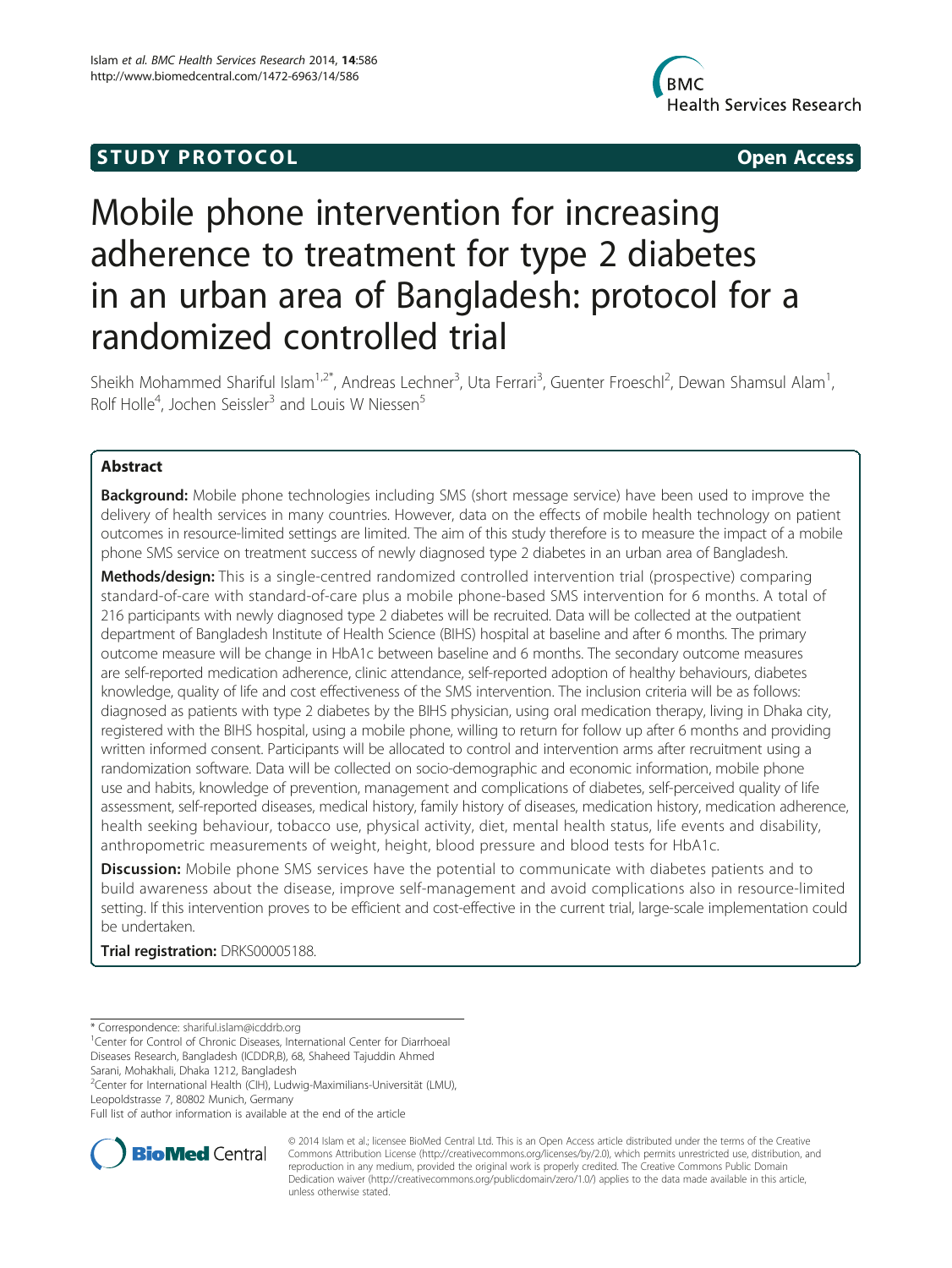## Background

Diabetes mellitus, particularly type 2, is one of the most significant public health challenges of the  $21<sup>st</sup>$  century. More than 80% of diabetes related deaths occur in developing countries [[1\]](#page-7-0). It is estimated that about 8.4 million people living in Bangladesh are suffering from diabetes already and by 2030, that number is expected to double, placing Bangladesh among the top five countries in terms of the absolute number of people living with diabetes [[2\]](#page-7-0). Population data support an increasing trend in diabetes prevalence in Bangladesh, especially in urban areas where the prevalence is 8.1% compared to 2.3% in rural areas [\[3](#page-7-0)].

Non-adherence rates for therapies of chronic illness and for lifestyle changes are high with estimates ranging from 36% to 93% and averaging only 50% in developed countries [\[4,5](#page-7-0)]. Lack of adherence often leads to increased use of healthcare services, poor quality of life and increased healthcare costs [[6,7\]](#page-7-0). In Bangladesh, adherence to medication is low due to several complex issues along with poor clinic attendance. This often leads to insufficient glycaemic control and avoidable life threatening complications. A recent study among newly diagnosed type 2 diabetes in Bangladesh reported 84% of patients had average to poor basic knowledge about their disease [\[8](#page-7-0)].

Mobile phone interventions for health are an emerging, rapidly-evolving practice and have been used to improve delivery of health services in many countries of the world [[9\]](#page-7-0). Mobile phones can be a low cost solution to provide health education and increase adherence to treatment for people with chronic diseases like diabetes [[10\]](#page-7-0). A study using mobile phone SMS by nurses in Korea found that SMS for 6 months reduced HbA1C in diabetic patients to 1.15% at 3 months and 1.05% at 6 months compared with baseline in the intervention group [[11\]](#page-7-0). Mobile phone SMS have been shown to be an effective tool for providing diabetes health education, clinic and appointment reminders, medication reminders and for building awareness about the disease [\[12-14](#page-7-0)]. However, no data on the effects of such an approach on patient outcomes in resource-limited settings are available to date.

## Research objectives

The objectives of this study are to:1) Study the effect of mobile phone SMS on medication adherence and control of newly-diagnosed type 2 diabetes in an urban area of Bangladesh; 2) Test the use of mobile phone SMS as clinic appointment reminders and for building awareness about diabetes and its complications; 3) Measure the impact of mobile phone SMS on quality of life of diabetes patients in Bangladesh and 4) Evaluate the cost effectiveness of a mobile phone SMS intervention.

The results of the study will help the policy-makers to understand the importance of creating healthcare systems that better meets the needs of people and develop prevention and management strategies for diabetes and other chronic disease using innovative mobile phone technologies at the national level which can be replicated in other developing countries as well.

#### Hypothesis

Our primary hypothesis is that mobile phone SMS intervention is superior in reducing HbA1c in newly diagnosed type 2 diabetes compared to standard care. Secondary hypothesis is mobile phone SMS will increase diabetes knowledge, medication adherence and clinic attendance better in the interventions group than in the control group. The third hypothesis is participants in the mobile phone SMS group will have a better quality of life than participants in the control group. The fourth hypothesis is that mobile phone SMS will be a cost-effective measure for glycaemic control.

#### Methods/Design

#### Study site and population

This study will be implemented at a Bangladesh Institute of Health Sciences (BIHS) Hospital Out Patient Department (OPD) in Mirpur, Dhaka city which is an affiliate organization of Diabetic Association of Bangladesh (DAB). The total number of diabetic patients receiving services from the BIHS Hospital OPD from July 2010 to June 2011 was 90,146 with 2026 new registrations and total 693251 tests performed in the laboratory of the Department of Biochemistry. The average number of patients per day in the BIHS OPD will be sufficient to cover the total sample size of this study in a short period of time. We will limit our data collection to this single center where the participants represent urban areas of Dhaka and Bangladesh. Consecutive patients from this center who meet the eligibility criteria will be asked to participate in the study.

#### Study type

We will conduct a randomized controlled trial , comparing  $[1]$  $[1]$  standard-of- care  $(n = 108)$  with  $[2]$  $[2]$  standard-ofcare plus a mobile phone-based SMS intervention  $(n =$ 108) for 6 months among patients with newly diagnosed type 2 diabetes receiving treatment at the OPD of BIHS hospital in Dhaka City (Figure [1](#page-2-0)).

#### Sample size

Assuming that standard care with metformin reduces HbA1c by 1% on average and the intervention adds another 0,5% [[15](#page-7-0),[16](#page-7-0)]. Assuming a SD of 1, which seems reasonable and an alpha error level of 5%, the two-tailed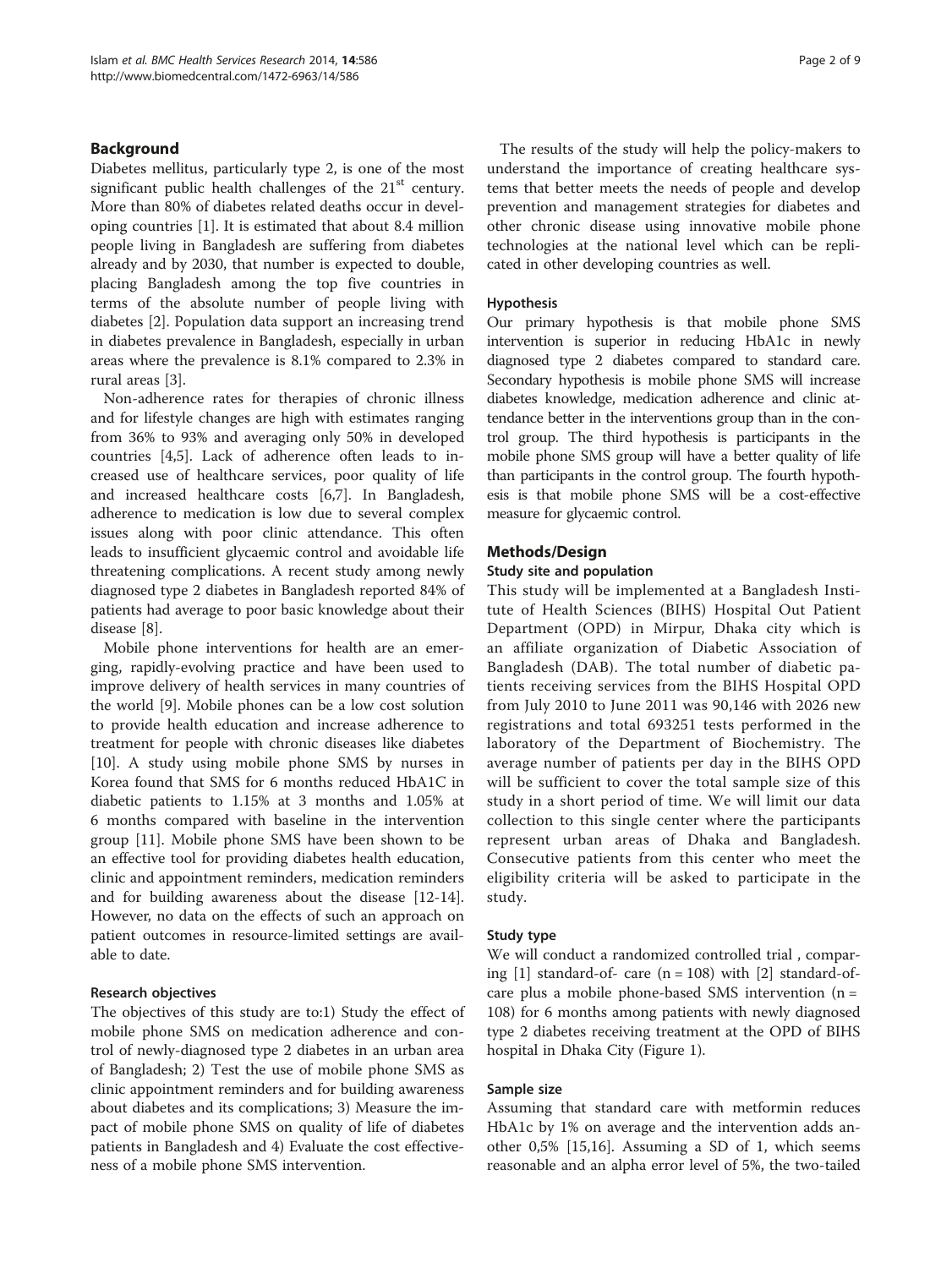<span id="page-2-0"></span>

calculation gives a power of over 90% with only 90 participants in each arm of the study. Considering 20% loss of follow up by 6 months total sample size required for this study will be 216.

#### Inclusion criteria:

- Diagnosed as type 2 diabetic patient according to WHO criteria
- Currently on oral Metformin monotherapy and able to afford cost for 6 months treatment
- Patients with a personal mobile phone
- Patients who know how to retrieve/read SMS on mobile phone (Bangla with English alphabets)
- Willingness to receive SMS for 6 months at least one SMS per day.
- Patient registered with the BIHS health centre and lives in Dhaka City.
- Provide written informed consent and agree for a follow up visit after 6 months. (SMS reminders will be sent for the follow up visit).

## Exclusion criteria:

- Patients with other types of diabetes, such as diagnosed as type 1 diabetes, gestational diabetes.
- Patients whose clinical condition might have interfered with the study such as mental illness, other serious illness or co-morbidities requiring hospitalization.
- Patients unable to give their informed consent or agree for follow up visit.
- Patients who do not own a mobile phone or cannot read SMS messages.
- Patients who reside outside Dhaka city.

## Randomization

All the study participants will be randomized to receive either the standard care or mobile phone SMS interventions plus standard care. A central computer generated randomization list with patient ID numbers will be generated. Data collection and laboratory assays will be done by investigators masked to intervention allocation; however, study participants cannot be masked as they will receive the SMS intervention (Figure 1).

## Data collection and intervention

Data will be collected at baseline (0 month) and after 6 months through questionnaires, physical measurements and blood tests (Figure 1). We will send out mobile phone SMS to patients in the intervention group for medication reminders and health education about diabetes, its complications, diet and physical activity. SMS content has been developed using different national and international guidelines for diabetes and will be field tested for clarity and contents. The patients will be encouraged to send messages/call the study team for any queries encountered in response to the text messages. The study team will then call patients who had a problem within 2 working days. Study staff will maintain a study register to record all SMS responses and other mobile phone communications with patients in a study log.

## SMS development and testing

The SMS messages were developed by a team comprising of general physicians, an endocrinologist, an epidemiologist, a nurse and a undergraduate student. After developing the SMS messages in Bengali, we sent these messages to several individuals in the pre-test stage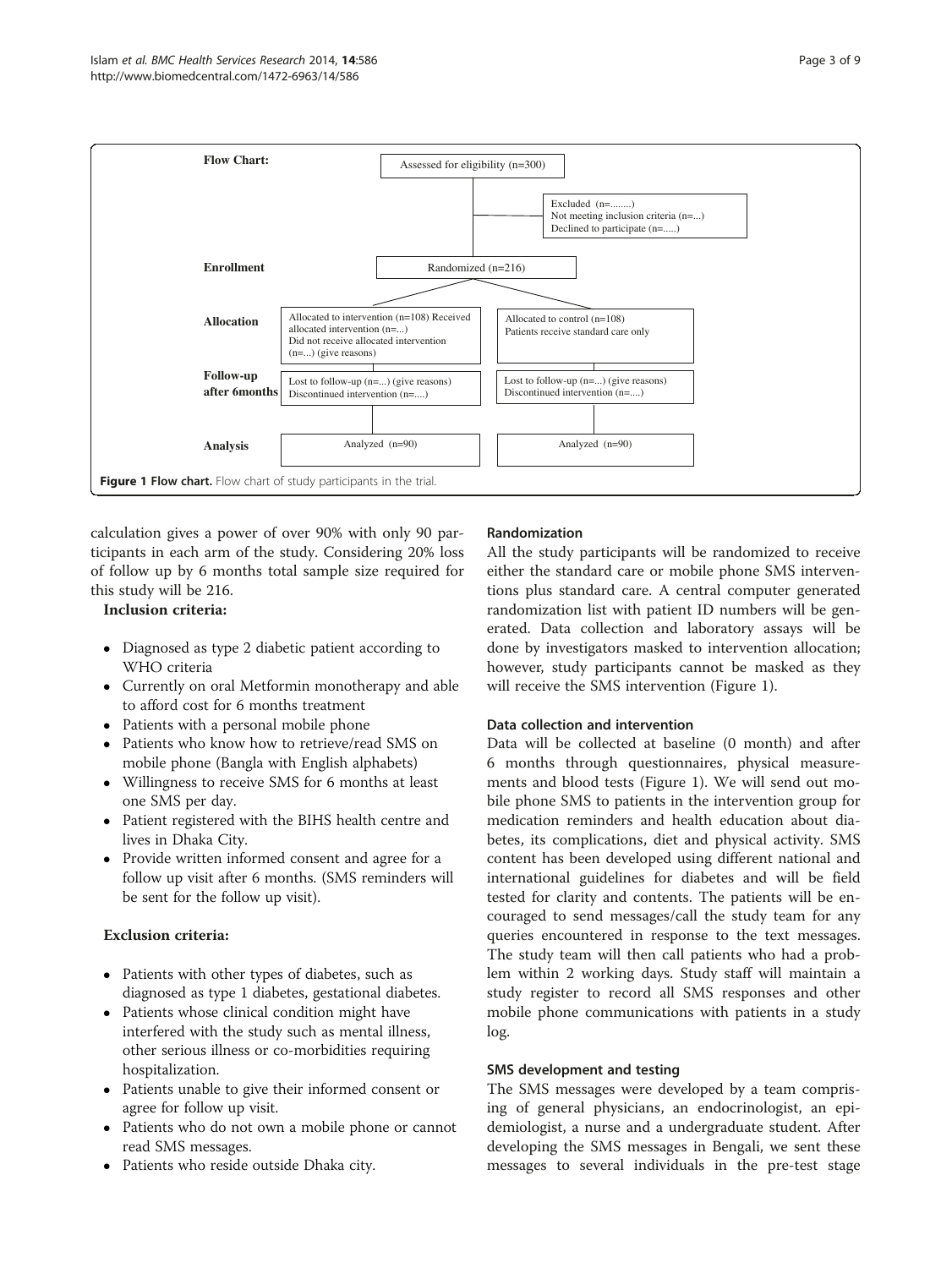including persons who can only read SMS and have no formal education qualifications. After receiving the feedback, we tried to make the contents of the SMS suitable for the general population. We will ensure that all our participants in the study can read the SMS messages by themselves or someone in the family who can describe the messages to them if they do not understand. At the end of the follow-up we will evaluate if they failed to understand any of the SMS.

Most of the 90 SMS were developed based on the principles of behavioural learning theory and transtheoretical model of behavioural change [\[17](#page-7-0)-[19\]](#page-7-0). All participants in the SMS intervention group will receive the 90 SMS randomly, once a day over the 6 months period. Some examples of the SMS are provided below:

- Diabetes is a serious disease, but it can be easily controlled
- Check your blood pressure at least for 2 times in a year and write it down
- Regular physical exercise or walking habit will help to bring your blood glucose to normal level
- Don't forget to take your medication as advised by your physician
- A planned diet and weight control will help to reduce the risk of heart disease and stroke
- Do you have any appointment with your doctor in this month? Then do not miss it.
- Have you done your physical activity, walking for 30 minutes or exercise today? If not then do it when you become free
- If you are stressed, stop your work. Go for a walk and relax!
- A healthy diet will keep you healthy and happy
- Did you take all your medication today as advised by your physician?
- Visiting your doctor timely is essential for you
- Discuss with your doctor about your concerns and worries about your condition
- Awareness about your disease and following your doctor's advice can make your life healthy and happy
- Taking medication timely will help to keep your blood sugar in control and avoid complications
- Diabetic people with disciplined life enjoys a healthy longer life.

We will attempt to replicate interview and physical measurements in a random sub-set  $(-5%)$  of the sample to evaluate repeatability. For repeatability studies, we will have about 40 participants with duplicate measures which will be sufficient to estimate kappa coefficients of agreement of inter and intra-observer reliability with a high degree of precision even for categorical variables.

## Quality monitoring and assurance

Data collection forms will be checked on a daily basis by a Research Fellow to ensure complete and accurate data entry by field staff. Cross checking of data collection forms will be performed in the field by the data collectors for inconsistency and missing data. The Principal Investigator (PI) will carry out periodic data checks and look for systematic patterns, errors, scheduling problems or incomplete forms. Every week when the team meets, the PI will pick 2 questionnaires filled in the current week by one interviewer. The PI will go through the questionnaire, question by question with the entire team, to identify incomplete/missing entries and any errors as to rectify and clear any doubts by the interviewers.

## Primary outcome measures

[Time Frame: 6 months]

Disease progression (HbA1c level).

The primary analysis will be intention to treat which will provide relative unbiased comparisons among the intervention and control groups. It will also reduce the effects of crossover and dropout, which may break the random assignment to the treatment groups in a study.

## Secondary outcome measures

[Time Frame: 6 months]

- Diabetes knowledge (questionnaire)
- Self-reported medication adherence (Questionnaires)<br>• Clinic attendance (Clinic registers and
- Clinic attendance (Clinic registers and questionnaires)
- Quality of Life (Self-reported questionnaires)<br>• Cost effectiveness of SMS interventions in re
- Cost effectiveness of SMS interventions in reducing HbA1c

Description of outcome variables:

- Socio-demographic and economic information: Data on participant's age, sex, religion, education, marital status, occupation, income, family size, family income, objects owned
- Mobile phone use and habits: Owns mobile phone, years of using mobile phone, can read SMS, can send SMS, frequency of sending SMS, monthly expenses for mobile phone and SMS, willingness to pay for SMS health advice/ medication reminder, maximum amount for mHealth
- Knowledge of prevention, management and complications of diabetes: Levels of knowledge and perceptions of diabetics, Risk Factors for diabetes, knowledge about prevention, management and complications of diabetes.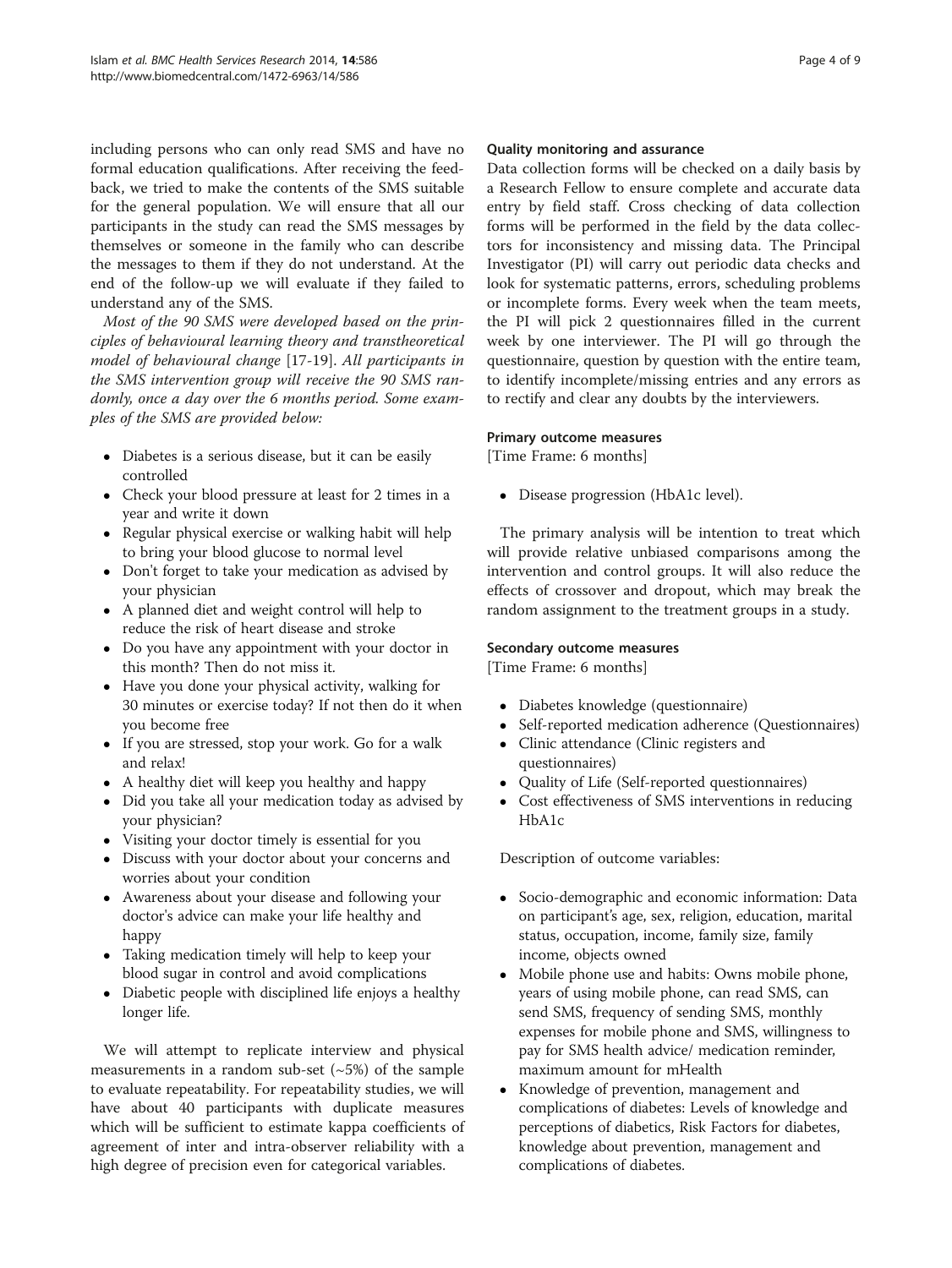- Self-perceived Quality of Life Assessment: We will use EQ-5D tool and other modified tools to assess the Quality of Life for all participants. This questionnaire has been tested and validated to capture the difference in quality of life in chronic diseases patients.
- Self-reported diseases or disease prevalence: Self -reported information on different diseases and physical disability by the study participants.
- Medical History: Any known history of diabetics, CVD, hypertension, cancer, hypercholesterolemia, stroke, kidney diseases, other vascular disease, major surgery.
- Family history of diseases: Family history of diabetes, hypertension, heart diseases, stroke, kidney diseases, cancer
- Medication history: List of current and past medication taken by the patient, medication for diabetes, average monthly expenditure for medication, transportation to health facility/ physician and consultation.
- Medication adherence: We will data on medication adherence of participants using different standardized tools and modifying to local context.
- Health seeking behaviour: Data will be collected on type of doctor visited during the past year, number of visits, distance travelled for consultation and expenditure for health.
- Tobacco Use (WHO modified questionnaire): A modified WHO questionnaire on use of different forms of tobacco currently and in the past with expenditure will be recorded.
- Physical Activity (GPAQ): WHO modified GPAQ questionnaire which has been validated in the fields will be used to capture information on different forms of physical activity
- Diet (WHO IMS/ Food Frequency Questionnaire): A modified and validated food frequency questionnaire will be administrated to ascertain food consumption pattern and dietary choices, type and frequency of consumption of different foods.
- Mental health status (PHQ9): The Patient Health Questionnaire PHQ 9 which is a standard tool for collecting mental health status in primary health care setting will be used.
- Life events and Disability: Life events related questions like new job, marriage, separation, injury, accident will be asked, which will be based on validated questionnaire.
- Anthropometric Measurements: Weight, Height, Mid-Upper Arm Circumference (MUAC), Waist and Hip circumference, Blood Pressure (BP), Pulse rate.
- Biological tests: Blood tests for HBA1C will be performed.

A standard operating procedure (SOP) will be developed for questionnaire administration, physical measurement, SMS, biological sample collection, transport and storage. Medical history and family history will be obtained through a face-to-face interview using structured questionnaire. The medication use will be recorded from patient's medication book that is maintained by all registered patients. The duration of diabetes, duration of hypertension and complications will be collected from patient medical records maintained by BIHS physician, review of the patient's file and investigations.

## Data analysis

Data coding, quality control and data entry will be done following established procedures at the International Center for Diarrhoeal Diseases Research, Bangladesh (icddr, b). Precoded questionnaire will be used to minimize data coding errors. All data forms and questionnaires will be checked for errors and necessary corrections will be made before data entry. A data entry programme with built-in range and consistency checks will be used. Frequency distributions will be run to identify outliers. In all analyses, potential confounding variables and effect modifiers will be considered.

Basic presentations of data will include number and percentages of cases with diabetes by age, sex, location of residence, and in relation to different known risk factors. Chi-square tests will be used to assess the association between diabetes and risk factors. Prevalence odd ratios will be calculated for diabetes adjusted for major confounding variables (e.g. age, sex, smoking habits, socioeconomic status, nutritional status, family history of diabetes). Interaction between age and risk factors, obesity and diabetes risk factors, and nutritional status and risk factor (hypertension and diabetes risk factors) will also be examined in the logistic regression model.

Effect of intensive mobile phone SMS intervention will be examined by comparing the longitudinal change in glycated hemoglobin (HbA1c) level changes between intervention and control groups. The change in HbA1C will be defined as the difference between mean HbA1c at the first survey and minus that at the second survey and standardized for the time between surveys. We will analyze the primary outcomes with the t-test. The primary analysis will be intention to treat which will provide relative unbiased comparisons among the intervention and control groups. It will also reduce the effects of crossover and dropout, which may break the random assignment to the treatment groups in a study. Relative risk (RR) will be reported for non-adherence, with an RR less than 1 suggesting better outcome for the intervention group. As a measure of absolute effect size, we will also calculate the number needed to treat (NNT) and its associated 95% CI for both unadjusted primary outcomes. Adjusted analyses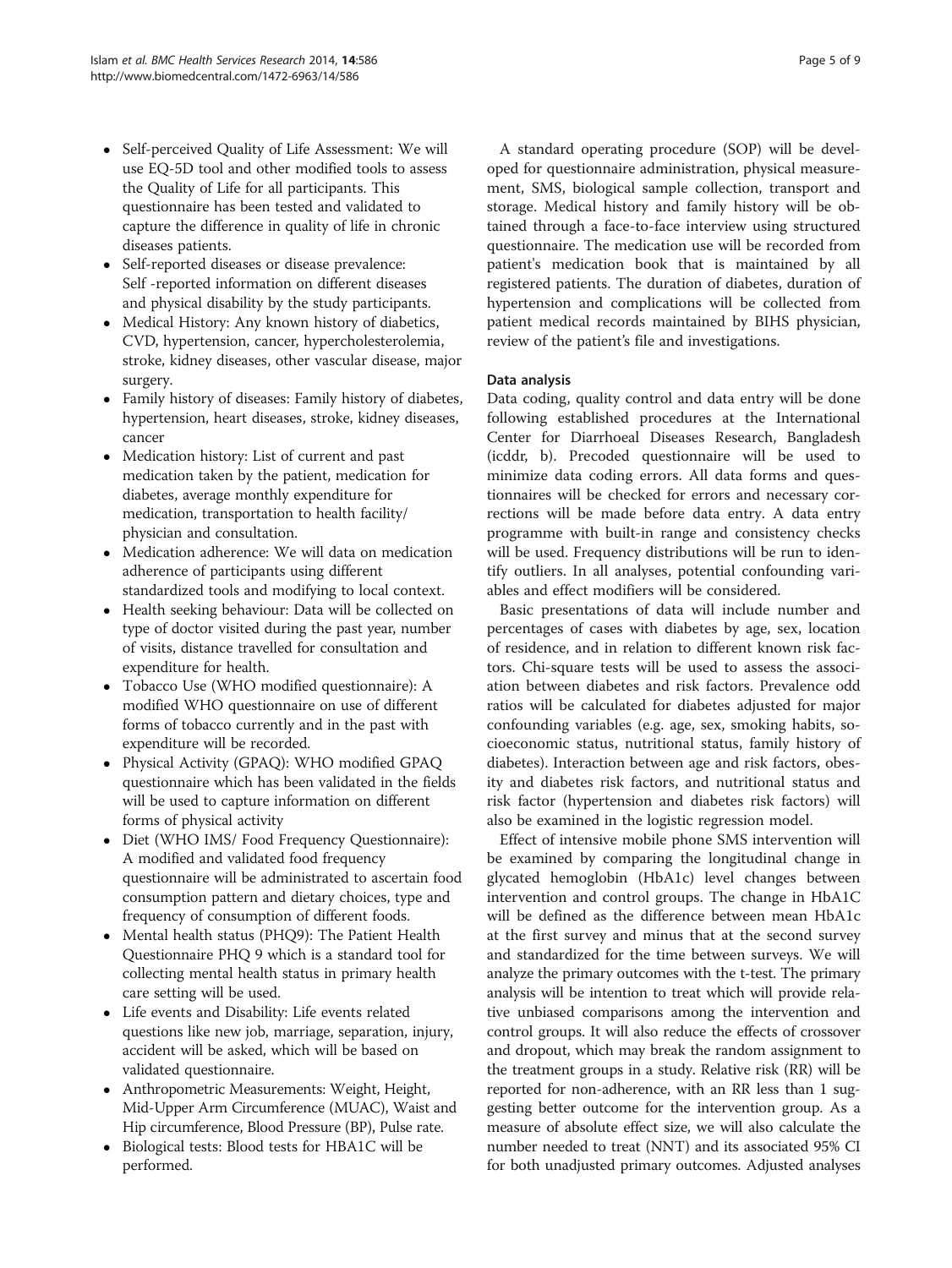by fitting a logistic regression model to the primary outcomes with adjustments for sex, age, baseline HbA1c level will be performed.

Secondary outcomes will be compared with the χ2 test for categorical outcome. Fisher's exact test for outcomes will be used to estimate p values. Logistic regression will be used for Quality of Life (QoL) and other continuous variables. In the subgroup analysis in the intention-totreat population, we will compare the intervention groups within each subgroup of patients with the χ2 test for the categorical outcome and logistic regression for QoL. For all models, the results are expressed as an estimate of effect size, with 95% CIs and p values. The response type throughout the study period will be analysed by categorising time since random allocation to the 6 months and doing a  $x^2$  test between time and response type. All statistical analyses will be done using SPSS version 20 (IBM Corporation, USA).

#### Health economic analysis

Primary analyses: We will measure the economic impact of the mobile phone based SMS interventions. All relevant costs incurred during the observation period will be assessed and compared between the two study arms. Cost for the intervention excluding the costs caused by the study will be considered. To calculate the economic cost of intervention we will use the CostIt (Costing Interventions templates) tool developed by WHO. The CostIt tool provides a set of separate templates for the reporting and analysis of costs at the programme, hospital, primary health facility and household levels. The following steps will be used:

- 1. Define the costs (identify all direct and indirect costs)
- 2. Evaluate the total cost of SMS intervention

The data collection tools have been designed to capture cost measurement for medication, transportation, consultation, blood tests, days lost due to illness, hospitalization costs and other associated direct and indirect costs. Costs associated with mobile phone SMS interventions will be recorded in a separate register and used for data analysis in measuring the costs which includes costs for personnel, materials and supplies, operating costs, maintenance costs, utilities, capital costs and other indirect costs. Cost for standard of care, costs for the SMS intervention and accessing the SMS intervention will be calculated. Also, costs associated with productivity gained due to improvement of health conditions will be assumed.

In order to estimate the impact of mobile phone SMS on diabetes control, we will conduct a within-trial costeffectiveness analysis which examines cost associated

with health gains. The measure of effect will be units of HbA1C reduction. In addition, a cost effectiveness-analysis will be conducted where health gains are expressed in terms of health-related quality of life as measured by the EQ-5D questionnaire. The within-trial cost effectiveness analysis will be performed with support Prof. Rolf Holle and his team at the Institute of Health Economics and Health Care Management of the Helmholtz Zentrum Muenchen, Germany.

#### Ethics

All participants will be explained about the objectives, importance, risks and benefits of the research before recruitment. Participation will be completely voluntary and an appropriate written informed consent will be obtained from all participants. All participants will be given a copy of the consent form and contact details of the study coordinator for their future questions and concerns. All participants will have access to send SMS or call the study team for advice and suggestions during the study period as a compensation for participating in the study.

All participants will be assigned a unique alphanumeric subject ID. All data-set, biological samples and clinical investigations performed for the study will be identified by the unique subject ID given to each participant. Staff at the laboratory will not have access to the confidential codes linking the subject IDs to the personal identifier. The hard-copies of all the data collection forms will be stored and locked at icddr, b and access to these files will only be given to the PI's, and authorized staff. All computer databases will be protected by firewalls and a password-entry system. Only PI and designated staff will have access to database and files matching personal identifiers to subject IDs for the purposes of contacting study participants for follow-up. Publications and scientific presentations of the findings from the study will be presented in aggregates and identity of individual participants will be kept confidential.

Local health authority in the study site will be informed of the study and discussions will be held about management of any clinical problems arising during the study. Any participant who is discovered to have a chronic disease or risk factor(s) that require management will be appropriately informed about the condition and its implications by a medical member of the study team. They will then be referred to an appropriate service for further management.

This study has been approved by icddr, b Research Review Committee (PR# 13018) on 15 April, 2013 and Ethical Review Committee on 28<sup>th</sup> May 2013.

## Discussion

This article describes the protocol for a randomized control study to measure the effects of mobile phone SMS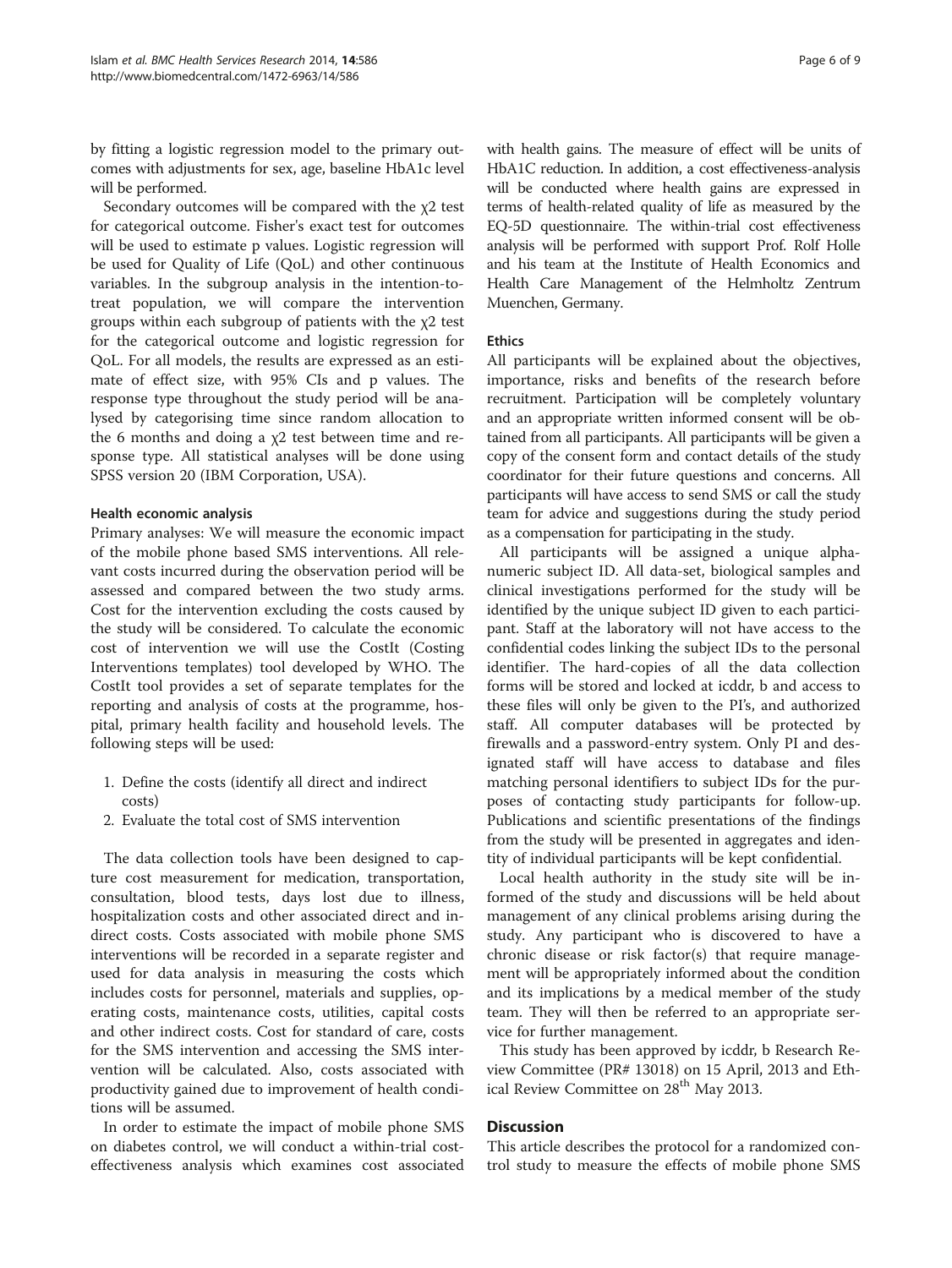on diabetes knowledge, medication adherence, clinic attendance and glycemic control for patients with type 2 diabetes in an urban area of Bangladesh. This study is the first in developing countries, to the best of our knowledge, to measure the impacts of mobile phone SMS for diabetes. One of the most significant barriers to effective treatment of type 2 diabetes is a lack of awareness and education about diabetes, its complications and optimal way to treatment which can be addressed by mobile phone interventions for knowledge generation, awareness and behaviour change communications.

Although a nationally representative and multi-center, cluster randomized controlled trial is optimum from the methodological perspective for this study, due to lack of resources and time constraints we have to limit our study to a single centre. However, data gathered from this study will allow us to evaluate the effectiveness and costeffectiveness of SMS interventions in reducing HbA1c from within the trial. In recent years there are numerous attempts to integrate mobile phones for health interventions and this study can direct future research in Bangladesh for diabetes management in clinical settings using innovative mobile technologies.

Participants will be identified before randomization in an attempt to avoid bias. We will initially inform the participants about the study and after obtaining informed consent will conduct the interviews and obtain blood samples for HbA1c. We will then randomize the participants using a random allocation software to the intervention and control arms.

Using SMS as tools for medication and appointment reminders; disseminate health information and life-style messages are easy technology that can be applied by persons with minimum technical knowledge and skills. In this study, we will send the SMS to participants using a internet modem with build-in software for sending SMS and bulk messages. As the SMS will be written in Bengali using English alphabets we assume it will not be very difficult for participants to read and understand. However, as the literacy rate of Bangladesh has been reported to be only 62.5%, the ability to read the SMS messages were considered in the inclusion criteria which does not automatically translate into the ability to understand the contents of the SMS.

Outcomes between the two groups will be measured after 6 months by standardised questionnaires, review of medical records and patient medication book, physical measurements and biological sample to determine effects of the intervention on outcomes. Although the short time period will not allow us to evaluate the impact of mobile phone SMS on development of diabetic complications, this will provide us with a baseline data which can be tested on future extension of this study. Furthermore, we expect that the SMS will have some

impact on lifestyle outcome measures than on metabolic parameters because a lifestyle change must occur before we can measure an effect on metabolic parameters. We expect the metabolic parameters to have stronger longterm effects. Also, it is expected that the SMS intervention will possibly help to increase knowledge about diabetes and its complications, leading to better medication adherence which ultimately might lead to better glycaemic control.

Although we originally intended to perform detailed health economic analysis for this study we considered that secondary analyses will be performed depending on positive results of the primary analyses and the availability of human resources. In the secondary analyses, we will attempt to combine the short-term evidence from the SMS intervention study with expected long-term effects and outcomes for the patients. These analyses will use decision-analytic models such as Markov or state transition models to describe the disease process.

Each unit of HbA1c reduction will be converted to a health outcome unit for example DALY (Disability Adjusted Life Years) gained and compared between nonintervention and intervention in terms of financial unit. The DALY extends the concept of potential years of life lost due to premature death (PYLL) to include equivalent years of "healthy" life lost by virtue of being in states other than good health. DALYs lost due to diabetes will be calculated as the sum of the years of life lost due to premature mortality (YLL) in the population and the equivalent "healthy" years lost due to non-fatal health conditions (YLD) : DALY = YLL + YLD.

When measuring the burden of diabetes, or the decrement in health due to diabetes, each year of life lost is given a weight of 1. Years lived, but in states less than full health, are given a weight between 0 and 1, with 0 representing full health. Using standardized population models such as WHO developed PopMod [[20\]](#page-8-0), we will calculate the benefits of the SMS intervention compared to standard of care. The outcome will be measured in terms of costs and effects. For both the standard of care and SMS intervention we will measure the expected costs and expected outcomes and the results expressed as ratio of difference in expected costs and effects.

SMS for health promotion have been well-accepted by beneficiaries and may be an effective tool for providing diabetes health education, clinic and appointment reminders, medication reminders and building awareness about the disease [[12-14](#page-7-0)]. A recent study in Netherlands showed that SMS reminders improved adherence of type 2 diabetes patients, especially the precision with which the patients followed their prescribed regimen and that it was well accepted by the patients [[21](#page-8-0)]. Numerous issues must be considered when designing and implementing client-centered programs, including mobile phone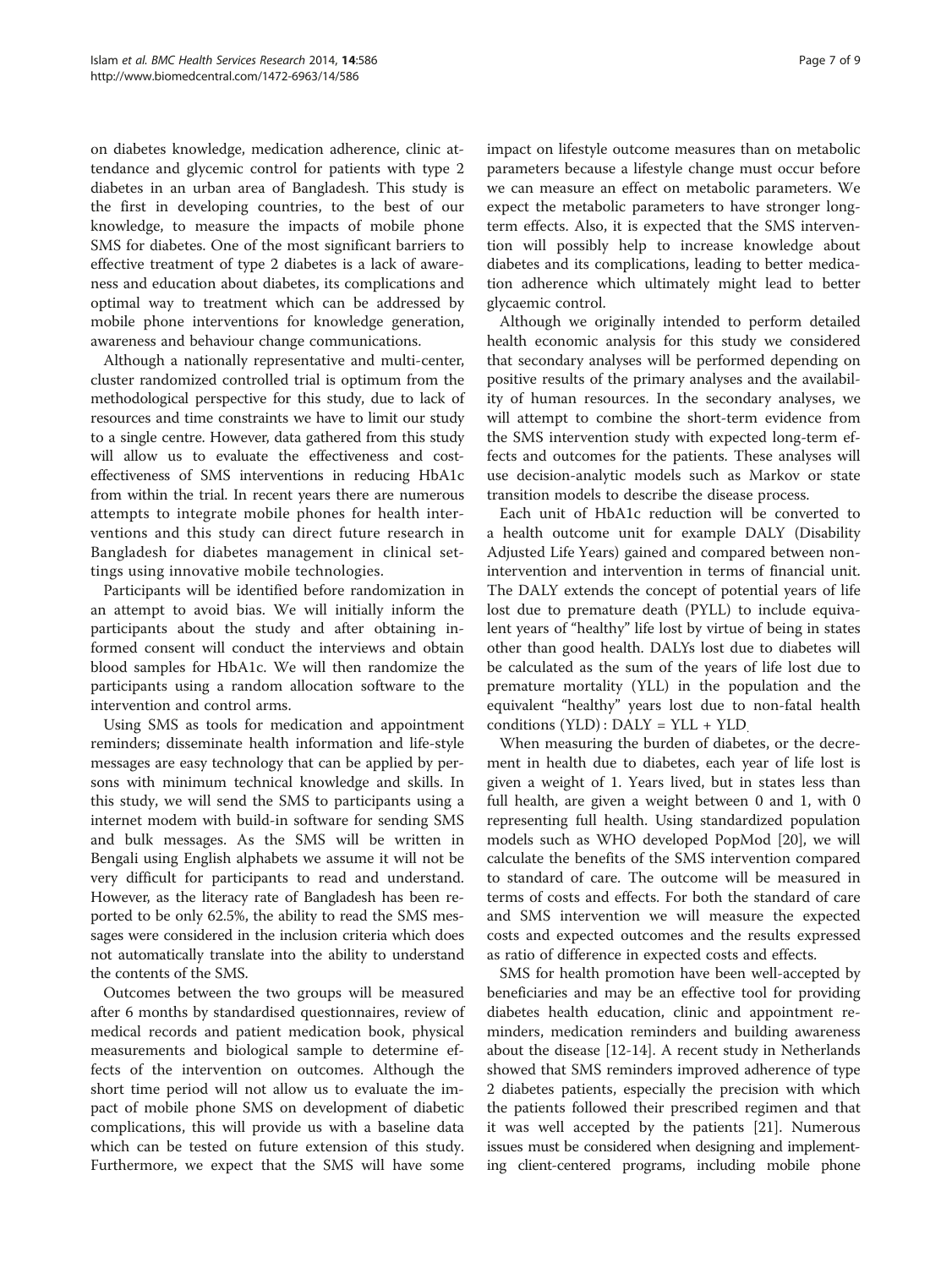<span id="page-7-0"></span>access, sharing of phones, language and literacy, privacy, and technological challenges. More information is needed about best practices for developing content for text message delivery and the optimal timing of messages [\[22](#page-8-0)].

#### Abbreviations

SMS (Short Message Service): SMS is a way to send short messages using an alphabet, numbers, and symbols. SMS messages are digital information that can be transmitted over mobile networks, without Internet signal.; mHealt (Mobile Health): "the use of mobile computing and communication technologies in health care and public health" (Free et al. 2010 [9], p. 1).; Diabetes: Diabetes can be diagnosed on any of the following World Health Organization (WHO) criteria: Fasting plasma glucose (FPG) ≥7.0 mmol/l (126 mg/dl) or, 75 g oral glucose tolerance test (OGTT) with FPG ≥7.0 mmol/ l (126 mg/dl) and/or 2 hour plasma glucose ≥11.1 mmol/l (200 mg/dl) or, Glycated haemoglobin (HbA1c) ≥6.5% / 48 mmol/l, or Random plasma glucose ≥11.1 mmol/l (200 mg/dl) in the presence of classical diabetes symptoms.; Asymptomatic individuals with a single abnormal test should have the test repeated to confirm the diagnosis unless the result is unequivocally elevated. Where a random plasma glucose level ≥5.6 mmol/l (≥100 mg/dl) and <11.1 mmol/l (<200 mg/dl) is detected: a FPG should be measured, or an OGTT performed, or an HbA1c measured.; Compliance: Has been defined as "the extent to which a person's behavior coincides with medical advice". Noncompliance then essentially means that patients disobey the advice of their health care providers. Patient noncompliance is attributed to personal qualities of the patients, such as forgetfulness, lack of will power or discipline, or low level of education.; Adherence: Adherence is defined as the "active, voluntary, and collaborative involvement of the patient in a mutually acceptable course of behavior to produce a therapeutic result."; HbA1C: HbA1c indicates the level of diabetes control over the last 2-3 months and it is directly related to the occurrence of complicating events later in life.

#### Competing interests

The authors declare that they have no competing interests.

#### Authors' contributions

SMSI, the principal investigator, is involved in concept, design, developing the intervention and the instruments, as well as in the implementation, analysis and reporting aspects of the trial. LN, is involved in all aspects of the study and local supervisor for SMSI. AL and UF have provided technical and scientific support for the concept and design of the study as well as supervisor for SMSI. RH provided expert advises on the economic evaluation and will support cost-effectiveness data analysis. GF and DSA provided general suggestions to improve the study design. All authors have read and approved the final version of the manuscript.

#### Authors' information

SMSI (MBBS, MPH), Senior Research Investigator Center for Control of Chronic Diseases, ICDDR, B and PhD student at the Center for International Health (CIH), Ludwig-Maximilians-Universität (LMU), Munich, Germany. He specializes in Public Health and Epidemiology with a particular focus on developing solutions for diabetes and other chronic diseases.

#### Acknowledgements

We acknowledge the general support by Professor Anwar Islam, Adjunct Scientist, CCCD, icddr, b and Dr. Sharful Islam Khan, Scientist, icddr, b for reviewing the article critically. Mr. Mathias Hunger of Helmholtz Zentrum Munich provided valuable support for designing the health economic section. Dr. Nisha, Mr. Tuhin and Ms. Salsabil, Research Fellows, CCCD, icddr, b participated in developing and pre-testing the SMS and questionnaires. This study is part of the PhD protocol for SMSI and all faculty members of Ludwig-Maximilians-Universität (LMU), Munich, Germany and icddr, b who contributed to review the protocol are acknowledged.

#### Funding

The study will be implemented with financial support from icddr, b and Center for International Health (CIH), Ludwig-Maximilians-Universität (LMU), Munich, Germany.

#### Author details

<sup>1</sup> Center for Control of Chronic Diseases, International Center for Diarrhoeal Diseases Research, Bangladesh (ICDDR,B), 68, Shaheed Tajuddin Ahmed Sarani, Mohakhali, Dhaka 1212, Bangladesh. <sup>2</sup>Center for International Health (CIH), Ludwig-Maximilians-Universität (LMU), Leopoldstrasse 7, 80802 Munich, Germany. <sup>3</sup>Diabetes Center, Diabetes Research Group, Medizinische Klinik und Poliklinik IV, Ludwig-Maximilians-Universität, Ziemssenstr. 1, 80336 Munich, Germany. <sup>4</sup> Economic Evaluations, Helmholtz Zentrum München (GmbH), German Research Center for Environmental Health, Munich, Germany.<sup>5</sup> Centre for Applied Health Research and Delivery, Liverpool School of Tropical Medicine, Pembroke Place, Liverpool L3 5QA, UK.

#### Received: 15 September 2013 Accepted: 7 November 2014 Published online: 26 November 2014

#### References

- 1. Mathers CD, Loncar D: Projections of global mortality and burden of disease from 2002 to 2030. PLoS Med 2006, 3(11):e442.
- International Diabetes Federation: IDF Diabetes Atlas 2012. 5th edition. IDF; 2012.
- 3. Hussain A, Rahim MA, Azad Khan AK, Ali SMK, Vaaler S: Type 2 diabetes in rural and urban population: diverse prevalence and associated risk factors in Bangladesh. Diabet Med 2005, 22(7):931–936.
- 4. Bailey C, Kodack M: Patient adherence to medication requirements for therapy of type 2 diabetes. Int J Clin Pract 2011, 65(3):314–322.
- 5. Sabaté E: Adherence to Long-Term Therapies: Evidence for Action. Geneva: World Health Organization; 2003.
- 6. Lau DT, Nau DP: Oral antihyperglycemic medication nonadherence and subsequent hospitalization among individuals with type 2 diabetes. Diabetes Care 2004, 27(9):2149–2153.
- Simpson SH, Eurich DT, Majumdar SR, Padwal RS, Tsuyuki RT, Varney J, Johnson JA: A meta-analysis of the association between adherence to drug therapy and mortality. BMJ 2006, 333(7557):15.
- 8. Saleh F, Mumu SJ, Ara F, Begum HA, Ali L: Knowledge and self-care practices regarding diabetes among newly diagnosed type 2 diabetics in Bangladesh: a cross-sectional study. BMC Public Health 2012, 12(1):1112.
- 9. Free C, Phillips G, Felix L, Galli L, Patel V, Edwards P: The effectiveness of M-health technologies for improving health and health services: a systematic review protocol. BMC Res Notes 2010, 3(1):250.
- 10. Vervloet M, Linn AJ, van Weert JCM, de Bakker DH, Bouvy ML, van Dijk L: The effectiveness of interventions using electronic reminders to improve adherence to chronic medication: a systematic review of the literature. J Am Med Inform Assoc 2012, 19(5):696–704.
- 11. Kim HS, Jeong HS: A nurse short message service by cellular phone in type-2 diabetic patients for six months. J Clin Nurs 2007, 16(6):1082-1087.
- 12. Deglise C, Suggs LS, Odermatt P: Short message service (SMS) applications for disease prevention in developing countries. J Med Internet Res 2012, 14:e3.
- 13. Cole-Lewis H, Kershaw T: Text messaging as a tool for behavior change in disease prevention and management. Epidemiol Rev 2010, 32(1):56–69.
- 14. Horvath T, Azman H, Kennedy GE, Rutherford GW: Mobile phone text messaging for promoting adherence to antiretroviral therapy in patients with HIV infection. Cochrane Database Syst Rev 2012, 3:Cd009756.
- 15. Schweizer A, Couturier A, Foley J, Dejager S: Comparison between vildagliptin and metformin to sustain reductions in HbA1c over 1 year in drug-naïve patients with Type 2 diabetes. Diabet Med 2007, 24(9):955–961.
- 16. Pal K, Eastwood SV, Michie S, Farmer AJ, Barnard ML, Peacock R, Wood B, Inniss JD, Murray E: Computer-based diabetes self-management interventions for adults with type 2 diabetes mellitus. Cochrane Database Syst Rev 2013, 3:Cd008776.
- 17. Leventhal H, Cameron L: Behavioral theories and the problem of compliance. Patient Educ Couns 1987, 10(2):117–138.
- 18. Tuah NA, Amiel C, Qureshi S, Car J, Kaur B, Majeed A: Transtheoretical model for dietary and physical exercise modification in weight loss management for overweight and obese adults. Cochrane Database Syst Rev 2011, 10:Cd008066.
- 19. Johnson SS, Paiva AL, Cummins CO, Johnson JL, Dyment SJ, Wright JA, Prochaska JO, Prochaska JM, Sherman K: Transtheoretical model-based multiple behavior intervention for weight management: effectiveness on a population basis. Prev Med 2008, 46(3):238–246.